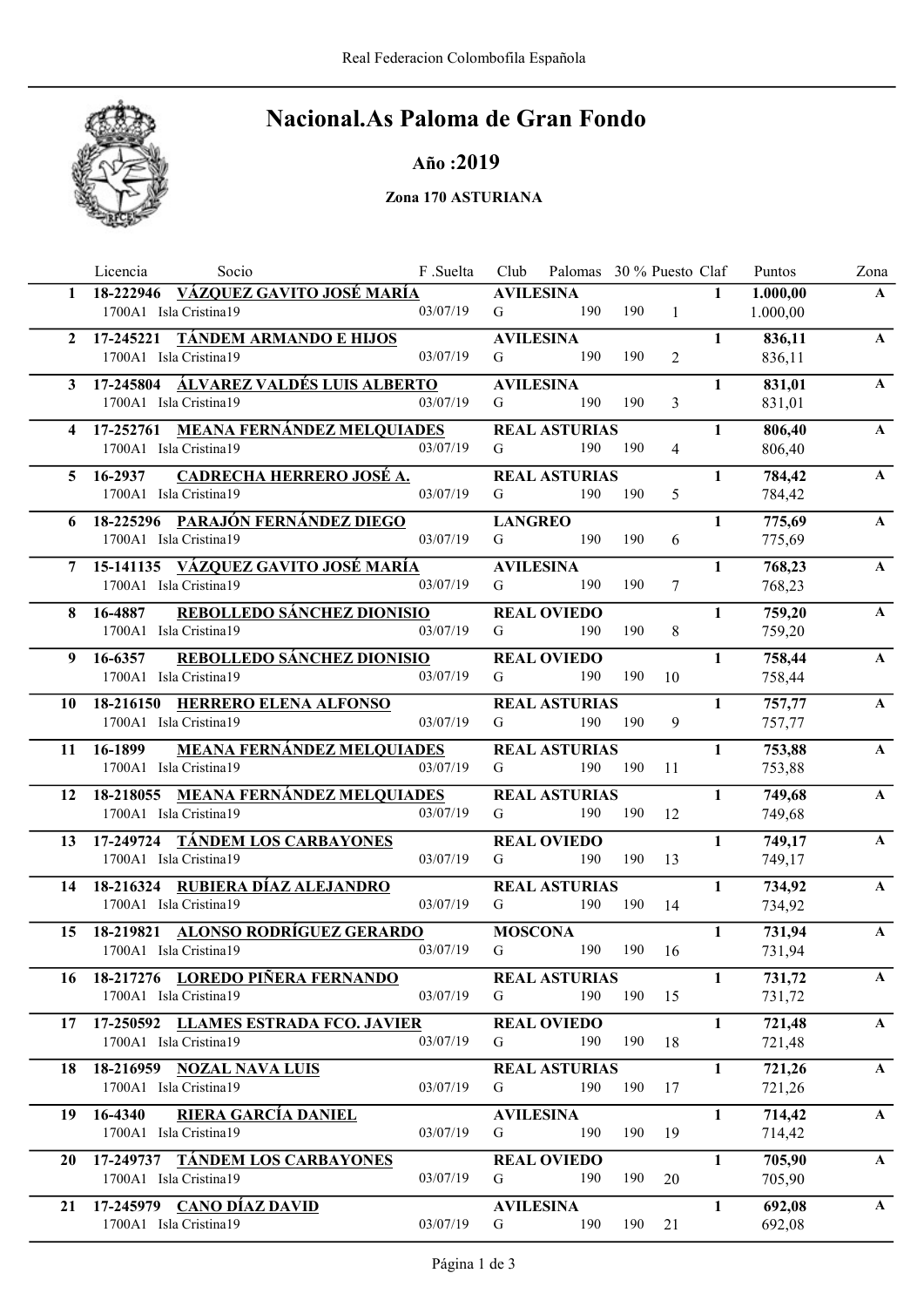

# Nacional.As Paloma de Gran Fondo

### Año :2019

### Zona 170 ASTURIANA

|    | Socio<br>Licencia                                                 | F .Suelta |                       | Club Palomas 30 % Puesto Claf |     |    |              | Puntos           | Zona         |
|----|-------------------------------------------------------------------|-----------|-----------------------|-------------------------------|-----|----|--------------|------------------|--------------|
| 22 | 18-219308 BERNARDO FERNÁNDEZ JOSÉ A.                              |           | <b>MOSCONA</b>        |                               |     |    | $\mathbf{1}$ | 684,03           | $\mathbf{A}$ |
|    | 1700A1 Isla Cristina19                                            | 03/07/19  | G                     | 190                           | 190 | 22 |              | 684,03           |              |
| 23 | 18-222528 ÁLVAREZ DEL BUSTO JOSÉ L.                               |           | <b>MOSCONA</b>        |                               |     |    | $\mathbf{1}$ | 670,30           | $\mathbf{A}$ |
|    | 1700A1 Isla Cristina19                                            | 03/07/19  | G                     | 190                           | 190 | 23 |              | 670,30           |              |
| 24 | 18-224634 ROSU GHEORGHE                                           |           |                       | <b>REAL OVIEDO</b>            |     |    | $\mathbf{1}$ | 665,81           | $\mathbf{A}$ |
|    | 1700A1 Isla Cristina19                                            | 03/07/19  | G                     | 190                           | 190 | 25 |              | 665,81           |              |
|    | 25 17-245076 VÁZQUEZ GAVITO JOSÉ MARÍA                            |           | <b>AVILESINA</b>      |                               |     |    | $\mathbf{1}$ | 665,52           | $\mathbf{A}$ |
|    | 1700A1 Isla Cristina19                                            | 03/07/19  | G                     | 190                           | 190 | 24 |              | 665,52           |              |
| 26 | 18-223944 GARCÍA RODRÍGUEZ JORGE D.                               |           | <b>AVILESINA</b>      |                               |     |    | $\mathbf{1}$ | 660,03           | $\mathbf{A}$ |
|    | 1700A1 Isla Cristina19                                            | 03/07/19  | G                     | 190                           | 190 | 26 |              | 660,03           |              |
|    | 17-253256 SUÁREZ PÉREZ GINÉS                                      |           |                       |                               |     |    | $\mathbf{1}$ |                  | $\mathbf{A}$ |
| 27 | 1700A1 Isla Cristina19                                            | 03/07/19  | G                     | <b>REAL ASTURIAS</b><br>190   | 190 | 27 |              | 658,89<br>658,89 |              |
|    |                                                                   |           |                       |                               |     |    |              |                  |              |
| 28 | 17-245946 CANO DÍAZ DAVID<br>1700A1 Isla Cristina19               | 03/07/19  | <b>AVILESINA</b><br>G | 190                           | 190 | 28 | $\mathbf{1}$ | 654,28           | $\mathbf{A}$ |
|    |                                                                   |           |                       |                               |     |    |              | 654,28           |              |
| 29 | <b>TÁNDEM ARMANDO E HIJOS</b><br>16-3067                          |           | <b>AVILESINA</b>      |                               |     |    | $\mathbf{1}$ | 648,06           | $\mathbf{A}$ |
|    | 1700A1 Isla Cristina19                                            | 03/07/19  | G                     | 190                           | 190 | 29 |              | 648,06           |              |
| 30 | 18-219098 ÁLVAREZ DEL BUSTO JOSÉ L.                               |           | <b>MOSCONA</b>        |                               |     |    | $\mathbf{1}$ | 647,26           | $\mathbf{A}$ |
|    | 1700A1 Isla Cristina19                                            | 03/07/19  | G                     | 190                           | 190 | 30 |              | 647,26           |              |
|    | 31 18-224038 FERNÁNDEZ VEGA DANIEL                                |           | <b>AVILESINA</b>      |                               |     |    | $\mathbf{1}$ | 641,52           | $\mathbf{A}$ |
|    | 1700A1 Isla Cristina19                                            | 03/07/19  | G                     | 190                           | 190 | 31 |              | 641,52           |              |
|    | 32 17-247234 ÁLVAREZ DEL BUSTO JOSÉ L.                            |           | <b>MOSCONA</b>        |                               |     |    | $\mathbf{1}$ | 636,87           | $\mathbf{A}$ |
|    | 1700A1 Isla Cristina19                                            | 03/07/19  | G                     | 190                           | 190 | 32 |              | 636,87           |              |
| 33 | 17-250981 <u>ÁLVAREZ VALDÉS LUIS ALBERTO</u>                      |           | <b>AVILESINA</b>      |                               |     |    | 1            | 592,68           | $\mathbf{A}$ |
|    | 1700A1 Isla Cristina19                                            | 03/07/19  | G                     | 190                           | 190 | 33 |              | 592,68           |              |
| 34 | 18-218447 GONZÁLEZ FERNÁNDEZ DIEGO                                |           |                       | <b>DEL CANTÁBRIC</b>          |     |    | $\mathbf{1}$ | 589,19           | $\mathbf{A}$ |
|    | 1700A1 Isla Cristina19                                            | 03/07/19  | G                     | 190                           | 190 | 34 |              | 589,19           |              |
| 35 | 17-245935 CANO DÍAZ DAVID                                         |           | <b>AVILESINA</b>      |                               |     |    | $\mathbf{1}$ | 581,15           | $\mathbf{A}$ |
|    | 1700A1 Isla Cristina19                                            | 03/07/19  | G                     | 190                           | 190 | 35 |              | 581,15           |              |
|    | 17-249706 TÁNDEM LOS CARBAYONES                                   |           |                       | <b>REAL OVIEDO</b>            |     |    | $\mathbf{1}$ | 580,65           | $\mathbf{A}$ |
| 36 | 1700A1 Isla Cristina19                                            | 03/07/19  | G                     | 190                           | 190 | 36 |              | 580,65           |              |
|    |                                                                   |           |                       |                               |     |    |              |                  |              |
|    | 37 17-250554 LLAMES ESTRADA FCO. JAVIER<br>1700A1 Isla Cristina19 | 03/07/19  | G                     | <b>REAL OVIEDO</b><br>190     | 190 | 37 | $\mathbf{1}$ | 574,68<br>574,68 | $\mathbf{A}$ |
|    |                                                                   |           |                       |                               |     |    |              |                  |              |
| 38 | 17-247233 ÁLVAREZ DEL BUSTO JOSÉ L.                               |           | <b>MOSCONA</b>        |                               |     |    | $\mathbf{1}$ | 569,08           | $\mathbf{A}$ |
|    | 1700A1 Isla Cristina19                                            | 03/07/19  | G                     | 190                           | 190 | 38 |              | 569,08           |              |
| 39 | 17-246140 LÓPEZ RICO SANTIAGO                                     |           |                       | <b>DEL CANTÁBRIC</b>          |     |    | $\mathbf{1}$ | 550,23           | $\mathbf{A}$ |
|    | 1700A1 Isla Cristina19                                            | 03/07/19  | G                     | 190                           | 190 | 39 |              | 550,23           |              |
| 40 | 18-219332 BERNARDO FERNÁNDEZ JOSÉ A.                              |           | <b>MOSCONA</b>        |                               |     |    | $\mathbf{1}$ | 539,14           | $\mathbf{A}$ |
|    | 1700A1 Isla Cristina19                                            | 03/07/19  | G                     | 190                           | 190 | 40 |              | 539,14           |              |
| 41 | <b>SUÁREZ PÉREZ GINÉS</b><br>15-21854                             |           |                       | <b>REAL ASTURIAS</b>          |     |    | 1            | 531,11           | $\mathbf{A}$ |
|    | 1700A1 Isla Cristina19                                            | 03/07/19  | G                     | 190                           | 190 | 41 |              | 531,11           |              |
| 42 | 16-2930<br>CADRECHA HERRERO JOSÉ A.                               |           |                       | <b>REAL ASTURIAS</b>          |     |    | $\mathbf{1}$ | 527,61           | $\mathbf{A}$ |
|    | 1700A1 Isla Cristina19                                            | 03/07/19  | G                     | 190                           | 190 | 42 |              | 527,61           |              |
|    |                                                                   |           |                       |                               |     |    |              |                  |              |